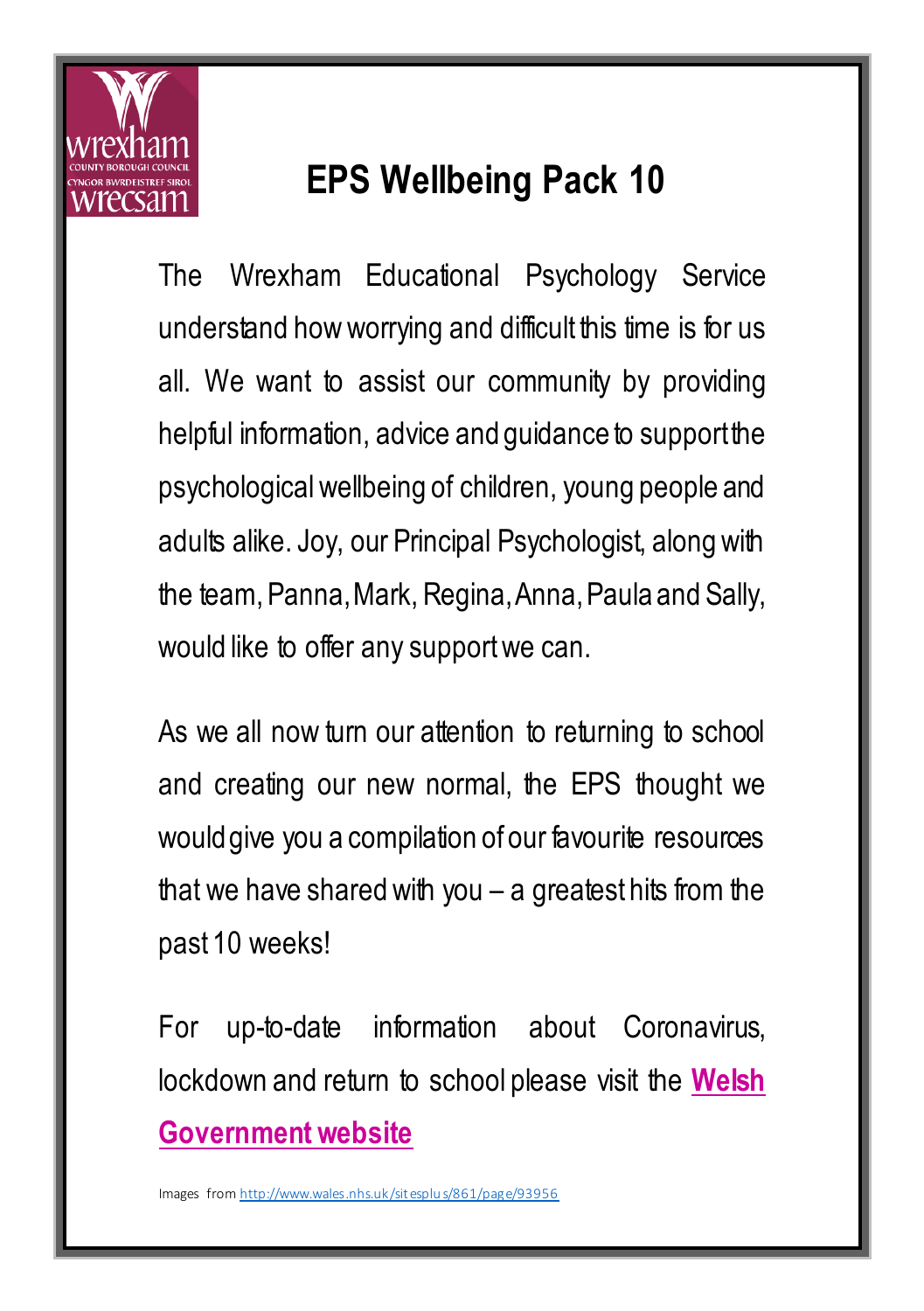

### **The Greatest Hits**

Two very informative activity books about coronavirus have been produced by**[Mindheart](https://www.mindheart.co/descargables)** and **[Yale Child](http://teacher.scholastic.com/education/pdfs/FirstAidForFeelings_Eng.pdf)  [Centre & Scholastic.](http://teacher.scholastic.com/education/pdfs/FirstAidForFeelings_Eng.pdf)** These are designed to start conversations about the virus as well as helping to discuss and label big emotions whilst staying positive.

Staying connected is very important when we cannot see each other face-to-face. **[Cambridge University](https://www.cambridge.org/elt/blog/2020/04/17/supporting-every-teacher-4-activities-to-encourage-social-connectedness-in-teenage-learners/)** and **[Trauma Informed Schools](https://www.traumainformedschools.co.uk/images/TIS_Creating_Opportunities_2.pdf)** have produced guides with creative ways to stay connected whilst we have to stay apart.

The **Anna Freud Centre** provides **[clear and simple](https://www.annafreud.org/coronavirus-support/)  [advice](https://www.annafreud.org/coronavirus-support/)** for young people, families and education professionals to minimise the effect that the Coronavirus, isolation and return to school has on well-being.

**[ELSA Support 2020 Lockdown Review](https://www.elsa-support.co.uk/wp-content/uploads/2020/05/2020-review.pdf)** and **[Long](https://drive.google.com/file/d/1MaM2RBrqyDeyKFCG8impDgfuZ8a2tIZ-/view?fbclid=IwAR06aH4N3v3SDHKPA4EsfVah9-TypkyTbDfG8PSe67Eutgv5JDaXeSvHZw8)  [Creations' Time Capsule](https://drive.google.com/file/d/1MaM2RBrqyDeyKFCG8impDgfuZ8a2tIZ-/view?fbclid=IwAR06aH4N3v3SDHKPA4EsfVah9-TypkyTbDfG8PSe67Eutgv5JDaXeSvHZw8)** are both great reflection activities. They encourage children to recognise their emotions, reflect back on their lockdown experience and be hopeful by discussing plans for life after **Coronavirus**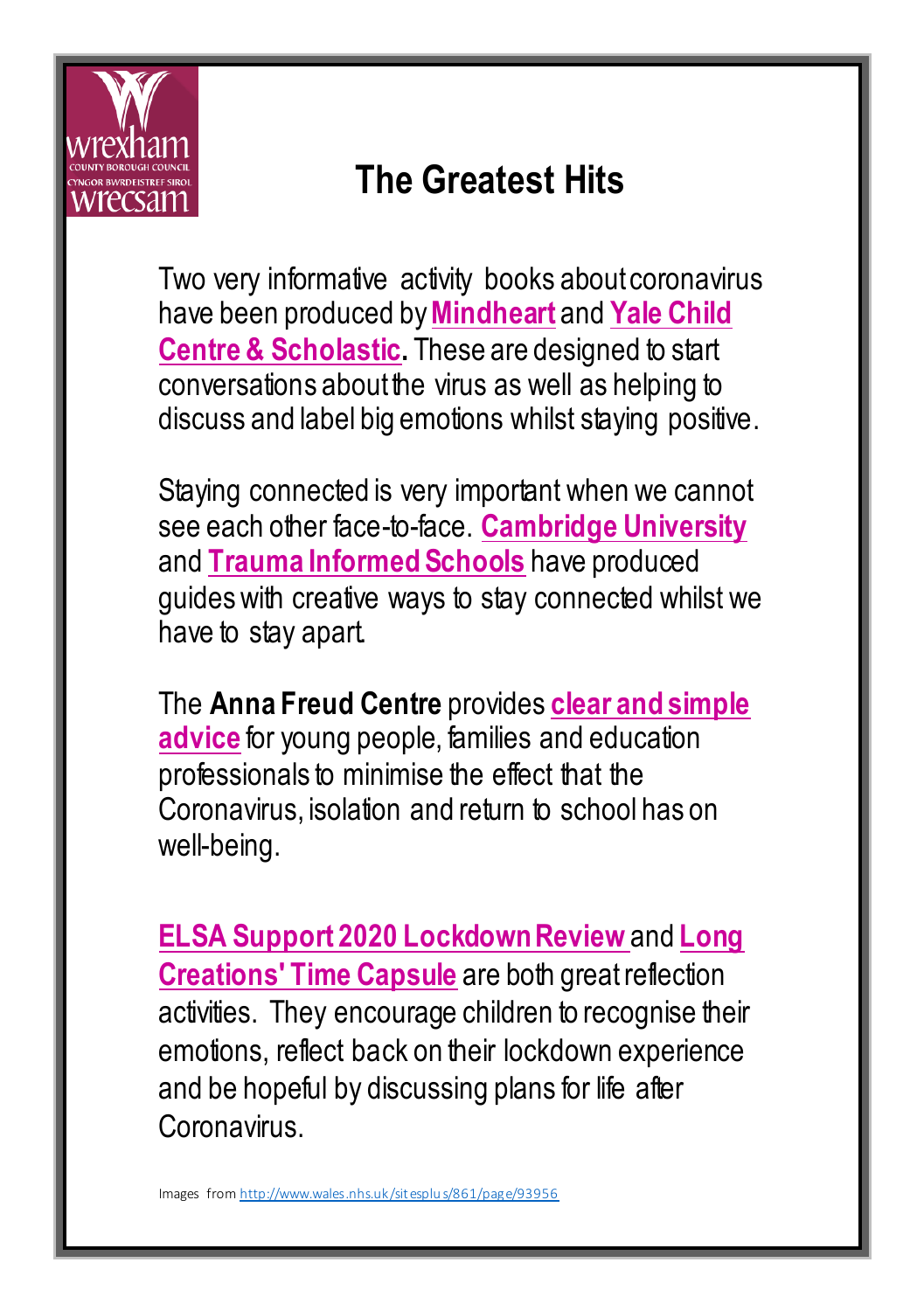

## **A Reminder of our Packs**

Over the past 10 weeks we have put together packs surrounding various themes to support you during lockdown. Schools can access all of these on our **[Hwb](https://hwbwave15.sharepoint.com/sites/665/inclusion/edpsychs/SitePages/Covid-19%20Resources.aspx)  [page](https://hwbwave15.sharepoint.com/sites/665/inclusion/edpsychs/SitePages/Covid-19%20Resources.aspx)**

| Pack | Theme                                                                  |
|------|------------------------------------------------------------------------|
| 1    | 'Talking about Coronavirus & 'Emotional Well-<br>being'                |
| 2    | 'Staying Happy, Healthy and Hopeful' & 'Play<br>for All'               |
| 3    | 'Outdoor Play'                                                         |
| 4    | 'Wellbeing Apps at Home' & 'Building<br>Resilience and Growth Mind set |
| 5    | 'Reflection'                                                           |
| 6    | 'The Essentials' and 'Important Documents'                             |
| 7    | 'Preparing to Move Forward'                                            |
| 8    | 'Mental Health Awareness Week' & '#Kindness'<br>Matters Mosť           |
| 9    | '5 Ways to Wellbeing - Wrexham Edition!'                               |